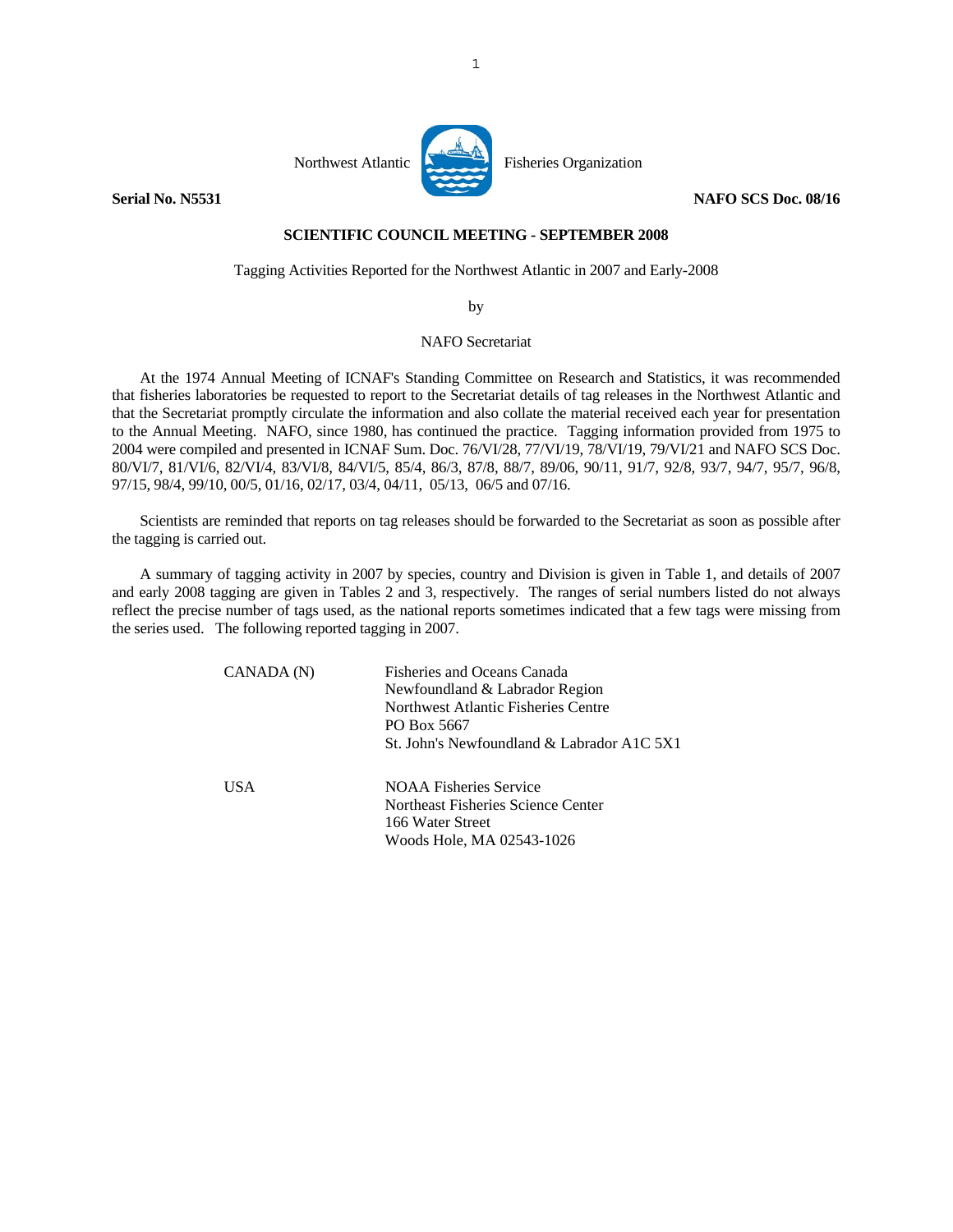| <b>Species</b>      | <b>Country</b> | <b>NAFO Div.</b> | <b>Location or Position</b> | <b>Dates</b>              | <b>Type of Tag Used</b> | <b>Range of Serial Numbers</b> | No. of Tags |
|---------------------|----------------|------------------|-----------------------------|---------------------------|-------------------------|--------------------------------|-------------|
|                     |                |                  |                             |                           |                         |                                |             |
|                     |                |                  | Release Area 514 42°321' -  |                           |                         |                                |             |
| <b>Atlantic Cod</b> | <b>USA</b>     | 5Y               | 70°269'                     | 14 Dec 2006 - 19 Jan 2007 | Yellow T-Bar            | A041826 - A041839              | 13          |
| (Gadus morhua)      |                |                  |                             |                           | LTD-1100 Data Tag       | 11564 - 11588                  | 25          |
|                     |                |                  |                             |                           |                         |                                |             |
|                     |                |                  |                             |                           |                         |                                |             |
|                     |                |                  | Release Area 514 42°321' -  |                           |                         |                                |             |
|                     |                |                  | 70°269'                     | 22 - 27 March 2007        | Yellow T-Bar            | A041950 - A041999              | 466         |
|                     |                |                  |                             |                           |                         | A045050 - A045549              |             |
|                     |                |                  |                             |                           | LTD-1100 Data Tag       | 11644 - 11672                  | 26          |
|                     |                |                  |                             |                           |                         |                                |             |
|                     |                |                  | Release Area 521 41°122' -  |                           |                         |                                |             |
|                     |                | 5Z               | 68°536'                     | 10 - 29 Nov 2006          | Yellow T-Bar            | A041425 - A041825              | 337         |
|                     |                |                  |                             |                           | LTD-1100 Data Tag       | 9648 - 9701                    | 34          |
|                     |                |                  |                             |                           |                         | 11546 - 11563                  |             |
|                     |                |                  |                             |                           |                         |                                |             |
|                     |                |                  |                             | 7 - 14 Dec 2007           | Yellow T-Bar            | A045900 - A045948              | 200         |
|                     |                |                  |                             |                           |                         | F00102 - F00201                |             |
|                     |                |                  |                             |                           |                         | F00226 - F00250                |             |
|                     |                |                  |                             |                           | LTD-1100 Data Tag       | 11702 - 11721                  | 8           |
|                     |                |                  |                             |                           |                         |                                |             |
|                     |                |                  | Release Area 537 41°009' -  |                           |                         |                                |             |
|                     |                |                  | 70°56'                      | 24 Jan - 11 Feb 2007      | Yellow T-Bar            | A041841 - A041899              | 69          |
|                     |                |                  |                             |                           |                         | A045025 - A045047              |             |
|                     |                |                  |                             |                           | LTD-1100 Data Tag       | 11589 - 11699                  | 63          |
|                     |                |                  |                             |                           |                         |                                |             |
|                     |                |                  |                             | 29 Jan - 26 Feb 2008      | Yellow T-Bar            | F00001 - F00097                | 98          |
|                     |                |                  |                             |                           |                         | F00834 - F00850                |             |
|                     |                |                  |                             |                           |                         | A008000 - A008018              |             |
|                     |                |                  |                             |                           | LTD-1100 Data Tag       | 11704 - 11723                  | 13          |
|                     |                |                  | Release Area 539 41°013' -  |                           |                         |                                |             |
|                     |                |                  | 71°301'                     |                           | Yellow T-Bar            | A045236 - A045743              | 436         |
|                     |                |                  |                             | 10 - 22 April 2007        |                         | F00251 - F00575                |             |
|                     |                |                  |                             |                           | LTD-1100 Data Tag       | 11671 - 11688                  | 13          |
|                     |                |                  |                             |                           |                         |                                |             |
| Total               | <b>USA</b>     | 5Y, 5Z           |                             |                           |                         |                                | 1801        |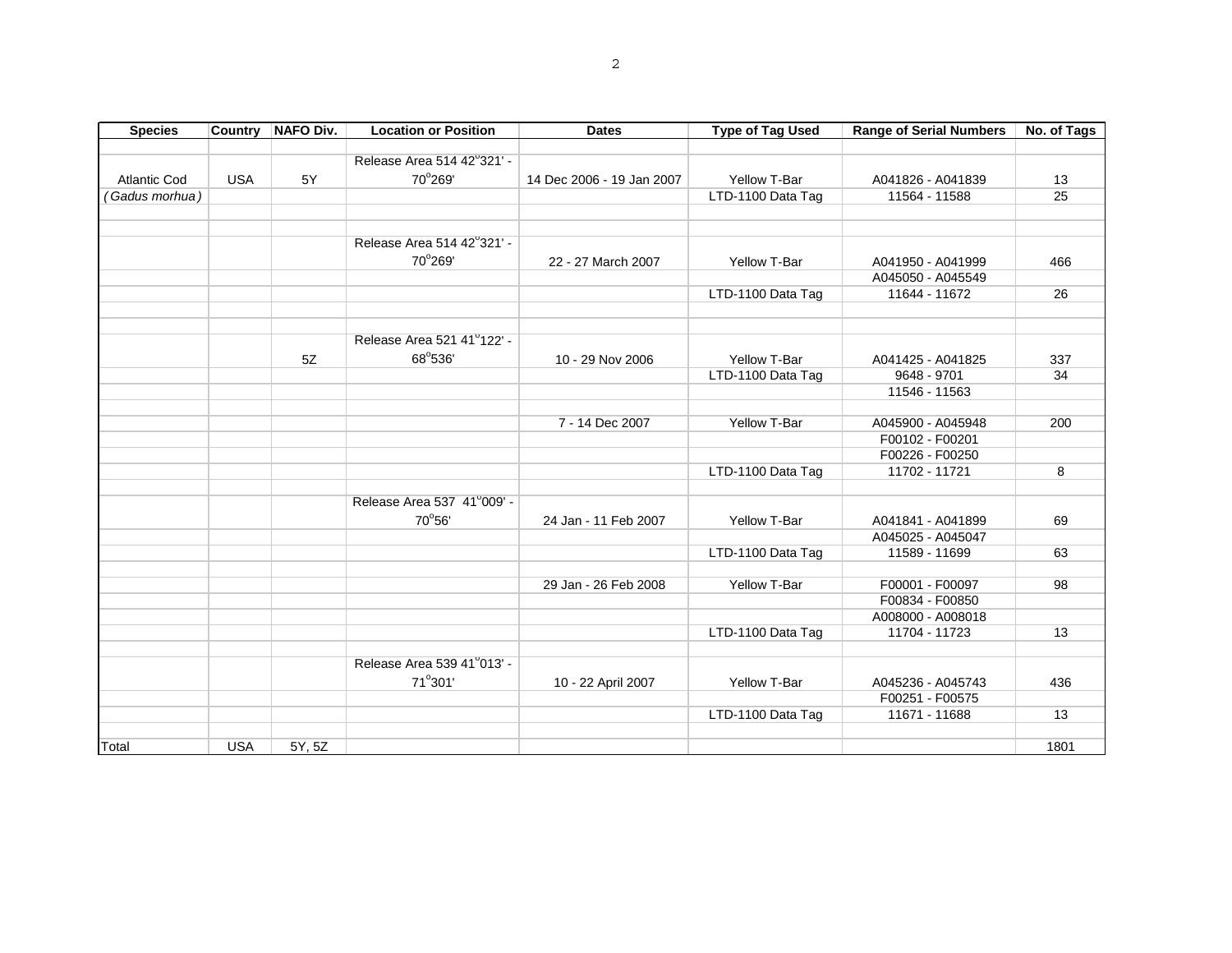| <b>COUNTRY: Canada</b> |                  |                                       | <b>INSTITUTION: NWAFC</b> |                                    |                    |                                                |                              |
|------------------------|------------------|---------------------------------------|---------------------------|------------------------------------|--------------------|------------------------------------------------|------------------------------|
| pecie Div.             | <b>NAFO</b>      | <b>Location or</b><br><b>Division</b> | <b>Date</b>               | <b>Experiment</b><br><b>Number</b> | <b>Type of Tag</b> | Range of<br><b>Numbers</b>                     | Number of<br><b>Releases</b> |
| Cod                    | 3K               | Bonavista Corridor, slope edge        | 17-19-Mar-2007            | $\mathbf{1}$                       | Pink T-Bar         | K84935-K85240                                  | 197                          |
|                        | 3L               | Smith Sound, Trinity Bay              | 6-7-May-07                | $\overline{2}$                     | Pink T-Bar         | K85265-85274<br>K85280-K85285<br>K85386-K85387 | 18                           |
|                        | 3L               | Smith Sound, Trinity Bay              | 30-31-May-07              | 3                                  | Pink T-Bar         | K85290-K85347                                  | 24                           |
|                        | 3PSb             | Fortune Bay                           | 15-18-Jun-07              | 4                                  | Pink T-Bar         | K85551-K85728                                  | 175                          |
|                        | 3PSc             | Placentia Bay                         | 20-23-Jun-07              | 5                                  | Pink T-Bar         | K85729-85804                                   | 74                           |
|                        | 3K               | Notre Dame Bay                        | 6-7-Jul-07                | 6                                  | Pink-T-Bar         | K81826-K86161                                  | 102                          |
|                        | 3PSc             | Placentia Bay                         | 10-11-Jul-07              | $\overline{7}$                     | Pink-T-Bar         | K86251-K86268                                  | 18                           |
|                        | 3PS <sub>b</sub> | Fortune Bay                           | 12-13-Jul-07              | 8                                  | Pink-T-Bar         | K86269-K86296                                  | 28                           |
|                        | 3L               | Petty Harbour                         | 18-20-Jul-07              | 9                                  | Pink-T-Bar         | K85812-85959                                   | 108                          |
|                        | 3PSa             | Ramea                                 | 11-Jul, 28-29-Aug-07      | 10                                 | Pink-T-Bar         | K85426-85450                                   | 32                           |
|                        | 3PSa             | <b>Burgeo</b>                         | 12,17-Jul-07              | 11                                 | Pink-T-Bar         | K85434-85458                                   | 41                           |
|                        | 3La              | Bonavista Bay                         | 26-Jun-07                 | 12                                 | Pink-T-Bar         | K85501-K85506                                  | 6                            |
|                        | 3PSc             | Placentia Bay                         | 2,3-Oct-07                | 13                                 | Pink-T-Bar         | K86297-K86341                                  | 45                           |
|                        | 3PSc             | Placentia Bay                         | 11-Oct-07                 | 14                                 | Pink-T-Bar         | K86342-K86477                                  | 36                           |
|                        | 3La              | Bonavista Bay                         | 7,8-Nov-07                | 15                                 | Pink-T-Bar         | K85967-K86503                                  | 29                           |
|                        | 3Lb              | <b>Trinity Bay</b>                    | 16,19,20,26-Nov-07        | 16                                 | Pink-T-Bar         | K86504-K86719                                  | 197                          |
|                        | 3Lb              | <b>Trinity Bay</b>                    | 16,26-Nov-07              | 17                                 | Pink-T-Bar         | K86562-K86710                                  | 14                           |
|                        | 3PSc             | Placentia Bay                         | 22-Nov-07                 | 18                                 | Pink-T-Bar         | K86351-K86381                                  | 31                           |
|                        |                  |                                       |                           |                                    |                    |                                                | 1175                         |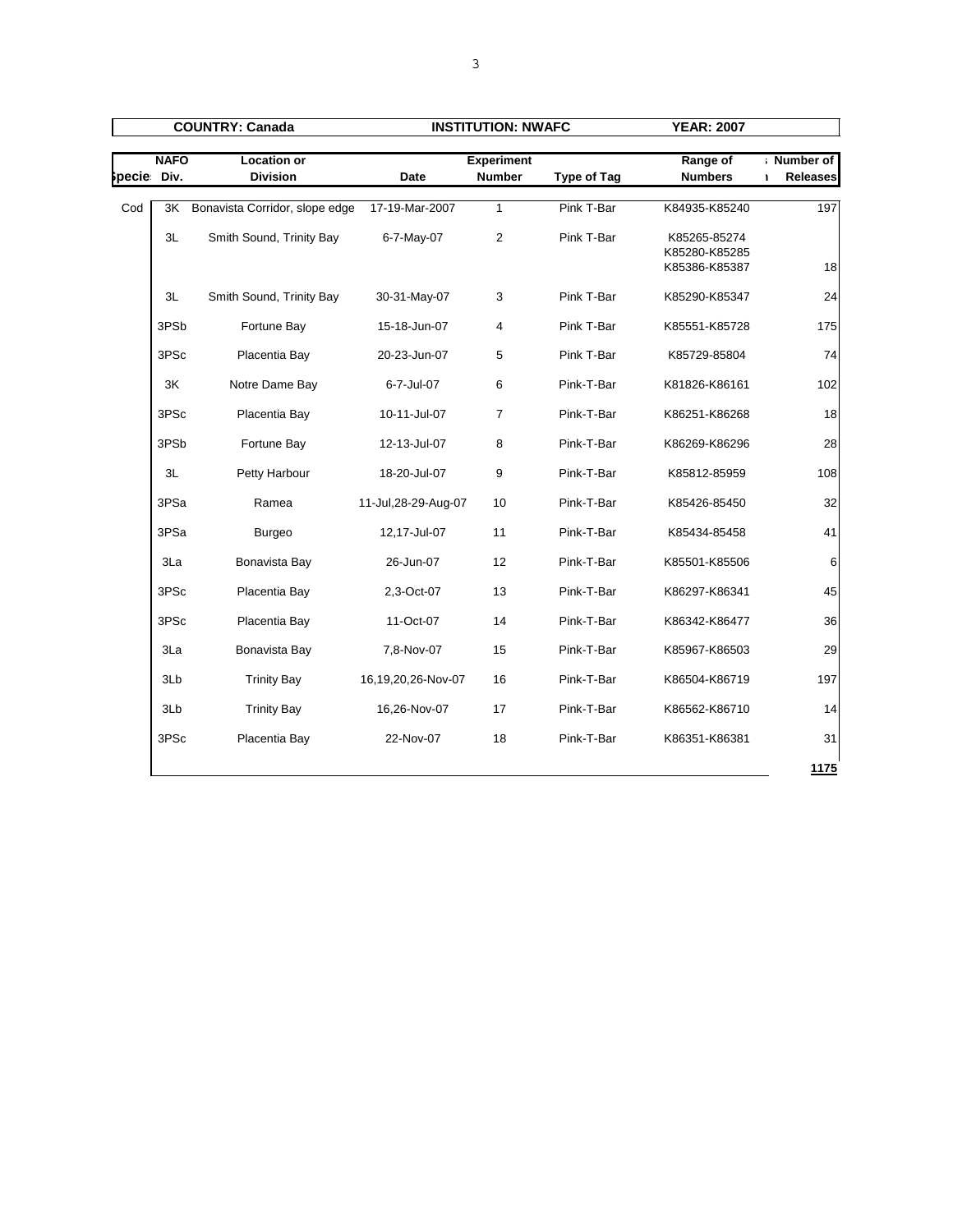| 3K               | Bonavista Corridor, slope edge | 17-Mar-07            | $\mathbf{1}$   | Yellow T-Bar | CT0085-CT0957                                                        | 766                 |
|------------------|--------------------------------|----------------------|----------------|--------------|----------------------------------------------------------------------|---------------------|
| 3L               | Smith Sound, Trinity Bay       | 6-7-May-07           | $\overline{2}$ | Yellow T-Bar | HH87453-HH87475<br>CT0976-CT0988<br>CT0995-CT1000<br>HH87471-HH87495 | 23<br>13<br>6<br>20 |
| 3L               | Smith Sound, Trinity Bay       | 30-31-May-07         | 3              | Yellow T-Bar | CT1001-CT1248                                                        | 216                 |
| 3PS <sub>b</sub> | Fortune Bay                    | 15-18-Jun-07         | 4              | Yellow T-Bar | CT1251-CT1962                                                        | 706                 |
| 3PSc             | Placentia Bay                  | 20-23-Jun-07         | 5              | Yellow T-Bar | CT1963-CT2636                                                        | 666                 |
| 3K               | Notre Dame Bay                 | 6-7-Jul-07           | 6              | Yellow T-Bar | HH77726-HH80350                                                      | 403                 |
| 3PSc             | Placentia Bay                  | 10-11-Jul-07         | $\overline{7}$ | Yellow T-Bar | CT13001-13161                                                        | 161                 |
| 3PS <sub>b</sub> | Fortune Bay                    | 12-13-Jul-07         | 8              | Yellow T-Bar | CT13162-CT13272                                                      | 110                 |
| 3L               | Petty Harbour                  | 18-20-Jul-07         | 9              | Yellow T-Bar | CT2637-CT3087                                                        | 427                 |
| 3PSa             | Ramea                          | 11-Jul, 28-29-Aug-07 | 10             | Yellow T-Bar | CT11001-CT11487                                                      | 284                 |
| 3PSa             | <b>Burgeo</b>                  | 12,17-Jul-07         | 11             | Yellow T-Bar | CT11109-CT11367                                                      | 483                 |
| 3La              | Bonavista Bay                  | 26-Jun-07            | 12             | Yellow T-Bar | CT10001-10054                                                        | 48                  |
| 3PSc             | Placentia Bay                  | 2,3-Oct-07           | 13             | Yellow T-Bar | CT13273-CT13676                                                      | 403                 |
| 3PSc             | Placentia Bay                  | 11-Oct-07            | 14             | Yellow T-Bar | CT13677-CT14000                                                      | 323                 |
| 3La              | Bonavista Bay                  | 7,8-Nov-07           | 15             | Yellow T-Bar | CT3088-CT3200                                                        | 108                 |
| 3Lb              | <b>Trinity Bay</b>             | 16,19,20,26-Nov-07   | 16             | Yellow T-Bar | CT3201-CT4052                                                        | 778                 |
| 3Lb              | <b>Trinity Bay</b>             | 16,26-Nov-07         | 17             | Yellow T-Bar | CT3438-CT4018                                                        | 45                  |
| 3PSc             | Placentia Bay                  | 22-Nov-07            | 18             | Yellow T-Bar | CT10055-CT10329                                                      | 274                 |

**6263**